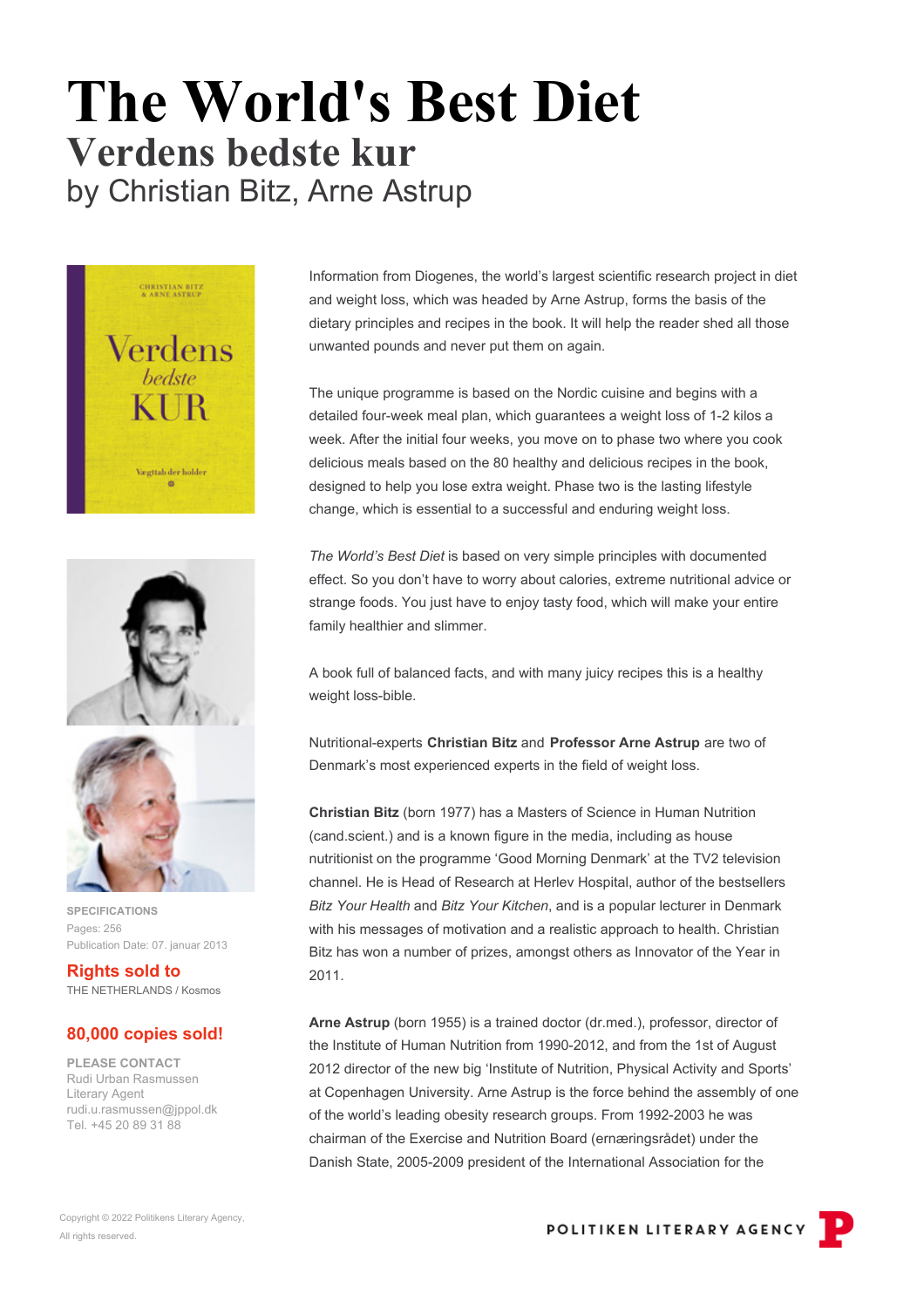Study of Obesity, 1999-2010 editor-in-chief of Obesity Reviews, and in 2011 co-editor of the American Journal of Clinical Nutrition. The 'Obesity Professor' is a keen participant in the public health debate in the media, as well as being a lecturer and author of several books on weight loss, food and health.